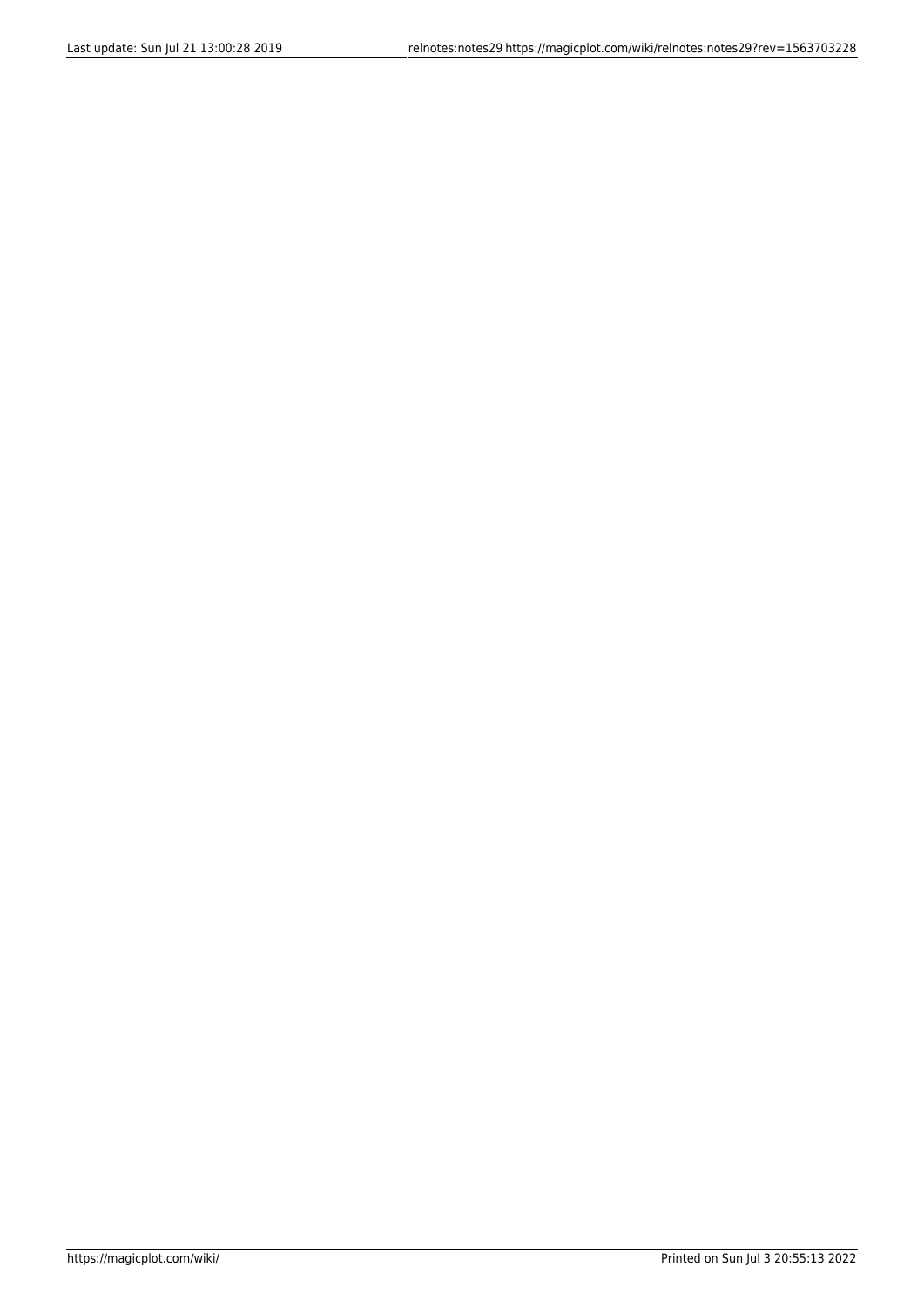# <span id="page-2-0"></span>**Introducing MagicPlot 2.9**

Released July 19, 2019.

- [Full release history](https://magicplot.com/wiki/release_notes)
- [Help contents](https://magicplot.com/wiki/magicplot_wiki_home)
- [List of features](https://magicplot.com/wiki/comparison)
- [The known OpenJDK unresolved issues that affect MagicPlot](https://magicplot.com/wiki/relnotes:external)

## <span id="page-2-1"></span>**Bundled Java**

MagicPlot 2.9 and future releases **do no more need Oracle Java** installed as a standalone application on Windows and Mac OS X. Open-source Java ([AdoptOpenJDK](https://adoptopenjdk.net) build) is now packed within MagicPlot bundle. This is why the distributive became larger.

#### **For users of previous MagicPlot releases (v. 2.8.2 and earlier)**

You probably have Oracle Java installed which is not used by the new MagicPlot release. Please note that the Oracle Java License has changed for releases starting April 16, 2019 (Java 8 Update 211). The new license permits certain uses, such as personal use and development use, at no cost – but other uses authorized under prior Oracle Java licenses may no longer be available. See [Oracle Java SE](https://www.oracle.com/technetwork/java/javase/overview/oracle-jdk-faqs.html) [Licensing FAQ](https://www.oracle.com/technetwork/java/javase/overview/oracle-jdk-faqs.html). You may consider uninstalling Oracle Java from your computer if it is not used by other applications.

## <span id="page-2-2"></span>**Signing**

Starting with this release MagicPlot application executable is digitally signed by the developer. Note that in Mac OS build of MagicPlot the company name is displayed as 'MEDZHIKPLOT SISTEMS, OOO' instead of 'Magicplot Systems, LLC' due to transliteration issues. MagicPlot 2.9 release is currently not submitted for notarization by Apple and the appropriate warning message may appear on the first run.

### <span id="page-2-3"></span>**Enhancements**

- 0000383: [Plots] **Implement Mac OS Retina and Windows HiRes mode for plots rendering**
- 0000352: [Plots] Ignore ≤ 0 values in log scale auto-scale
- 0000197: [Plots] Auto-scale does not take error bars into account
- 0000377: [Drawing] Increase line sticking to vertical/horizontal
- 0000381: [Other] Project tree keyboard shortcuts: Enter to open selected